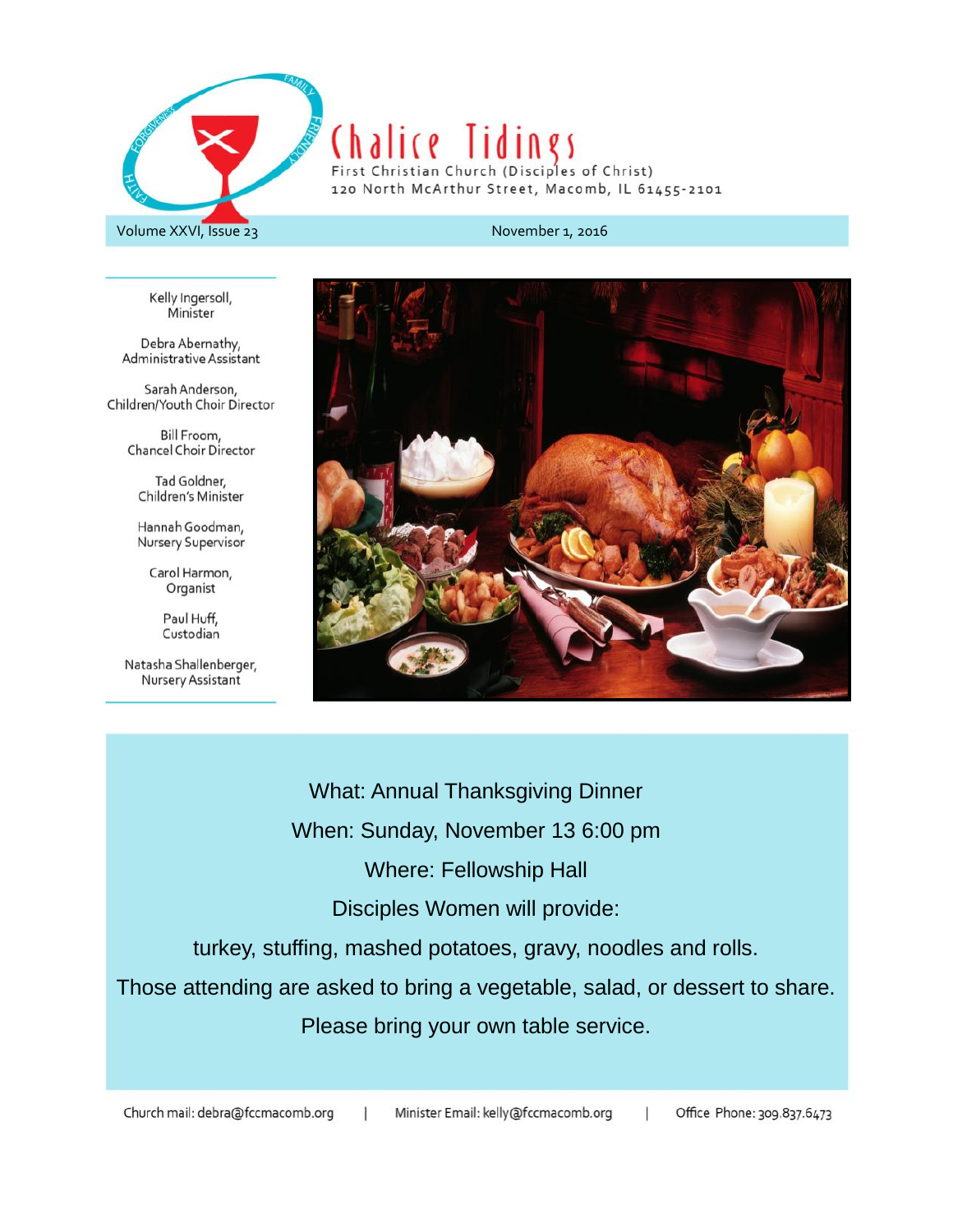

First of all, let me say thank you for the wonderful Minister Appreciation recognition and reception. Everyone is so kind. I am grateful to be your minister. It was a perfect cap to the weekend on which I was installed as the Moderator for the Christian Church in Illinois/ Wisconsin. Thanks again!

Moving forward, there are some dates I would like for you to add to your calendar for some events that I would like for you to attend. On Saturday, November 12, (yes, I know this is one day before our Thanksgiving meal) the western edge of the region will have a ministry and vision discussion. FCC Macomb will host starting at 10:00 am. Please come to be good hosts. Please come to have input on the hopes and dreams for the future of CCIW. The information gained will assist the Personnel Committee as they seek to staff our region according to our needs to fulfill our dreams.

On Monday, November 14 (yes, I know this is the day after the Thanksgiving meal) we will open our doors to the community to come and hear about the ministry of INK 180 and Chris Baker. Chris is a member at one of our Disciple congregations, Big Life Community Church, in Oswego, IL. He runs a tattoo parlor. How is a tattoo parlor a ministry, you ask? Chris removes tattoos from former gang members and women who have suffered in human trafficking. He gives them opportunities to escape lives they are no longer leading by removing a mark that reminds them daily of oppression and negativity. He provides them new life. Please come to be good hosts. Please come to learn more about this important ministry. Keep an eye out for more details.

Please keep our Trustees and Board members in prayer as we are putting together lists for leadership and crafting a budget for 2017. Please be in prayer for yourself. Please consider how you might be able to act on the promises you have made to use time, talent and treasure to serve God and church in the following year. We have lots to be excited about. We have lives to transform. We have a community to impact. May God be at work through all of us daily. See you soon!

Peace, *Upcoming Sermon Topics*

 $760$ 

*November 6, Hateful Haman - Esther 3: 1-6*

*November 13, Courage of Esther - Esther 4: 15-17*

*November 20, Purim - Esther 9: 20-23*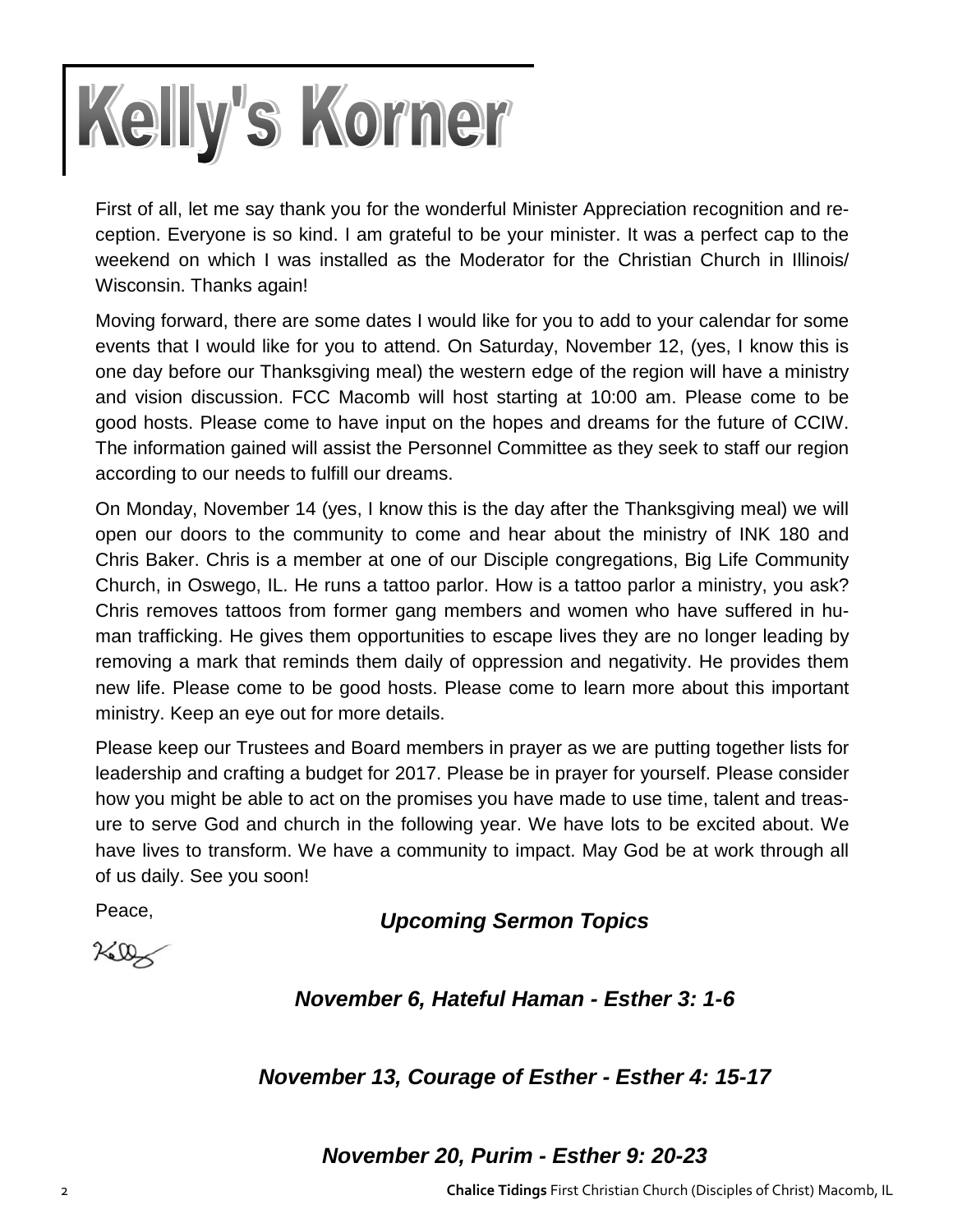

#### *YOUTH MINISTRY T***ad Goldner**

#### **November:**

6: Youth Group: Who Has Your Back? 13: Thanksgiving Dinner 20: Youth Group: Movie Night 27: No Youth Group: Happy Thanksgiving!

#### *STEPHEN MINISTRY* **Jean Vaughn**



Thank you for helping us recognize Stephen Ministry during Worship on October 9. I hope and pray the short video of persons who had been visited or were being visited by a Stephen Minister made an impression on you. Thanks to Kelly for allowing us to show the video.

If Sunday sparked an interest within anyone who would like to become a Stephen Leader or Stephen Minister, there is training for both. During April 2017, there will be training for Stephen Leaders in St. Louis and beginning July 2017, there will be

training for Stephen Ministers at the church. In the meantime, I would like to ask everyone, men and women, to seriously consider and pray about this ministry and about becoming part of this ministry by being a Stephen Leader of Stephen Minister. For questions or comments you may contact Rev. Ingersoll (837-6473), Pauline Dunn (837-2058) or Jean Vaughn (837-4406; 255-6525; jeanvaughn468@yahoo.com).

### **"FESTIVAL OF THE CRECHE"**

The Planning Committee met and decided FCC will host the "Festival of the Creche" this year. The event will take place Friday, Dec. 2, 6-8:30 p.m. and Saturday, Dec. 3, 3:30-6:00 p.m. during Macomb's Dickens on the Square. Admission will be free including refreshments. To make this event happen, members of the congregation will be asked to bring one or all of their nativity scenes to the church. A member of the committee will place them, date and time TBA. For questions, please call Jean Vaughn 837-4406; 255-6525; email her jeanvaughn468@yahoo.com

### *WORSHIP*   **Char Carden**



Decorating the church for Christmas will be Sunday, November 20 at 1:30 pm. Everyone is welcome to help.

If you want to order poinsettia's, please let Nancy Reed know by November 10. The cost will be \$12.50. You can order a red or white poinsettia.

Anyone wishing to volunteer for Worship Leader, or Children's Moment, please contact Dorothy Loop or Judy Graves by November 28.Alcolyte volunteers are also needed please contact Char Carden.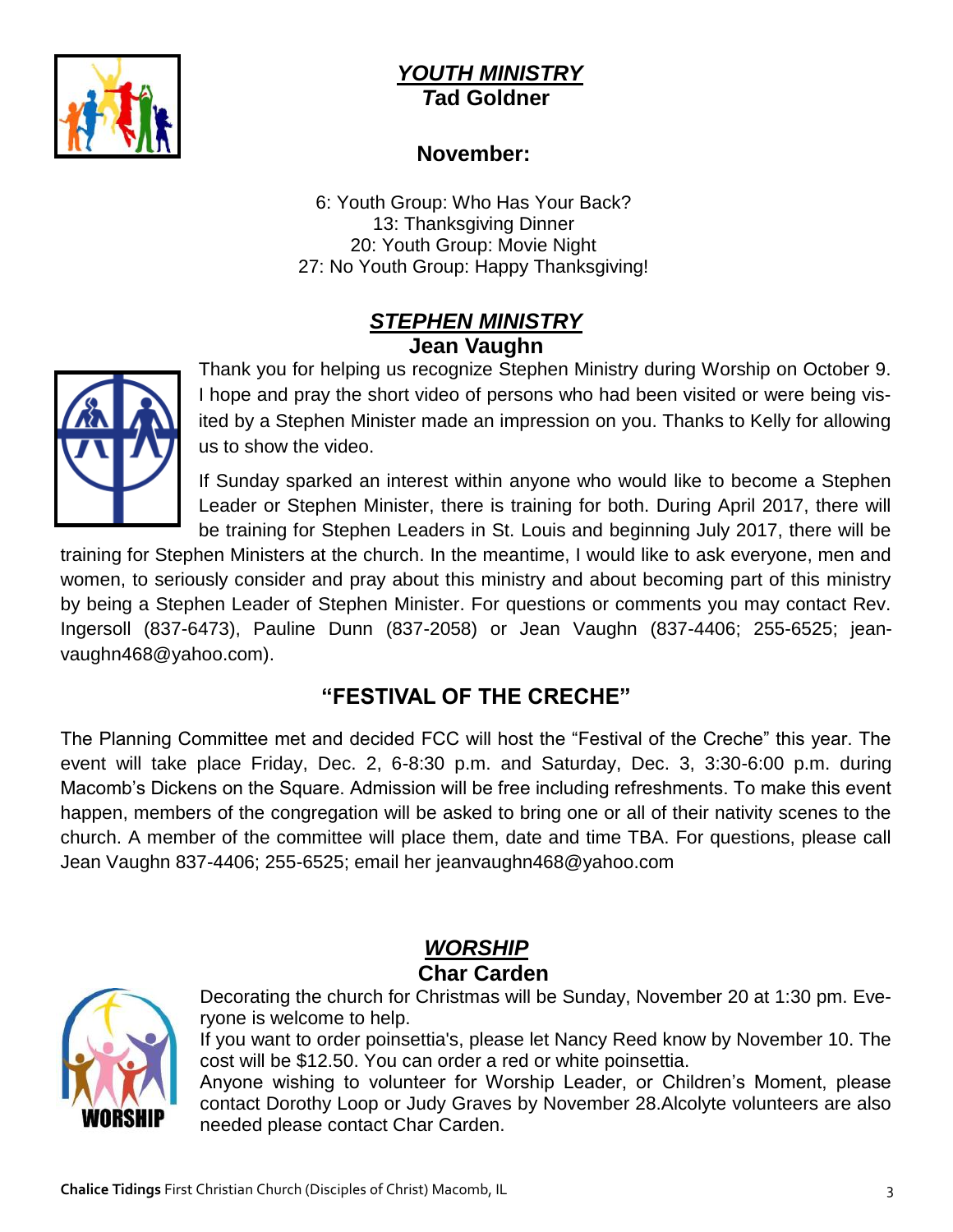#### *OUTREACH AND ACTION* **Jan Rockwell**

### **Samaritan Well Activity**



Our FCC collection for Samaritan Well (Thankful For a Home) will be done this year during the annual Thanksgiving Dinner on November 13. The youth will be posted at each doorway as you enter the church that evening. You may drop off items of checks for the Samaritan Well with the young people as you enter the Fellowship Hall. There will be a blessing on the gifts that evening. Please consider supporting the work in our community at the Men and Women shelters. The following list include needs at the shelter at this time.

Laundry detergent, Bleach, Dishwasher detergent, Fabric softener sheets, Toilet paper, Paper towels, Tall trash bags, Ziploc gallon bags, Ziploc quart bags, Plastic wrap and Kleenex.

#### **Human Trafficking Awareness Activities**



WITS (Western Illinois Traffic Stop) is conduction a human traffick awareness training for CASA volunteers on November 9 at the Presbyterian Church. Several members from the Action & Outreach Committee are involved in WITS.

Kelly, for WITS, has arranged for Chris Baker, the Chicago area tattoo artist/human trafficking rescue worker INK101 (Disciples member), to come to Macomb starting on Monday, November 14 where he will speak at FCC at 7 pm. On Tuesday November 15 he will speak to students at West Prairie High School. Stay tuned for more information!

#### **Secret Santa Special Olympics Christmas Party**



**Save the date:** Friday, December 9 to join a seriously fun group of athletes and special needs partiers! Christian Action & Outreach will host a community party to celebrate our area Special Olympians and Special Needs Friends. We will set up an angel tree for members to sponsor a party-goer with a \$10 gift card. You'll have the opportunity to select a name off the tree starting November 20. The gift cards must be returned to the church by Sunday, December 4. The congregation is welcome to come and party or help. Please contact Jan Rockwell if you would like to assist in planning the party.

#### **Thank you**

wonderful church family. God Bless! Joyce Randall



Thanks to Kelly and my church family for all your prayers, hospital and home visits, cards, phone calls, text messages, food, flowers, and to the ones that took me to my physical therapy sessions during my knee surgery and recovery. I can't begin to tell you how much I ap0preciated everyone's concerns and help during my surgery and the last five months. I got through all this because of my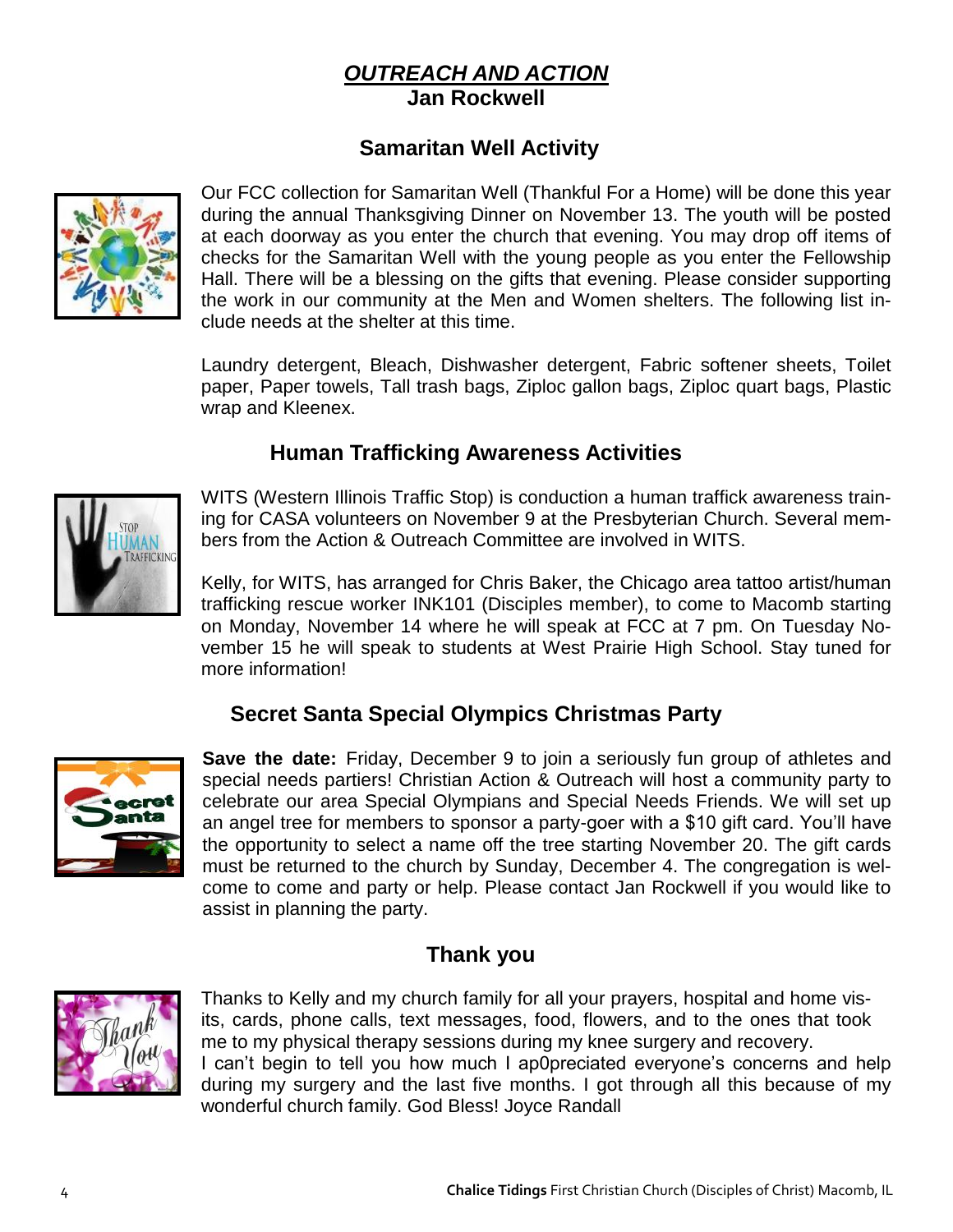#### *CHRISTIAN EDUCATION*  **Jonelle Schauble**

Whew, where has the year gone? I love fall, the pumpkin pie smells, the beautiful fall colors, the hint of cool air.

November is a busy month in the life of the church, so I hope you will all mark your calendars with these upcoming events and join us.

Since the children will be out of school for Thanksgiving break, we thought we might offer a solution to the "Mom, I'm bored." On, Saturday, November 26 from 2pm to 4 pm, Christian Education is hosting a Dessert Bar/Bingo Day, in the Fellowship Hall. There will be a variety of desserts, sure to be something for everyone. After enjoying desserts, bingo will be played. Transportation will be provided. Sign up sheet will be on parlor bulletin board beginning November 6th. Hope to see everyone there.

Then, to end the year, we are hosting a New Year's Eve party in the Fellowship Hall from 6pm to 8pm. There will be food, drinks, crafts, games, lots of fun. Bring the family and join us for a night of noise and loads of fun.

If anyone would like to become a member of Christian Education please see Jonelle Schauble or Jack McKinnon. We meet on the second Monday of the month.

As we approach this holiday season, I find myself more thankful and blessed this year. Never take for granted the family and friends in your life, tell them how you feel, and above all, thank the man upstairs. Happy Thanksgiving.

#### *DISCIPLES WOMEN* **Karen Chatterton**

Plans were discussed for the Thanksgiving Dinner, November 13.

Joyce will chair the Christmas Tea on December 3. Six local churches will be invited to attend. More plans will be made later.

Ladies night out will be April 11, 2017.

The Bertha Gilchrist Group will dissolve and join the Martha Shemwell Group.

It was decide to send \$50 to Youth for Christ in place of a basket for the banquet.

Something to think about: Christian living is an adventure with Christ.

#### *DISCIPLES MEN* **Dean Hansen**

Disciples Men will meet November 5 at The Old Dairy at 8:00 am, and the Third Thursday Group will meet at Rocky's on November 17 at 7:30 pm.

#### *PERSONNEL* **Jack McKinnon**

The Personnel Committee will meet on November 7 at 5:30 to discuss and set our budget for 2017.Personnel Committee members. please plan to attend this very important meeting.

#### *OUTREACH AND ACTION* **Jan Rockwell**

Stuff the bus at 5:00 pm on Wednesday, November 9 at First Presbyterian Church. All help is deeply appreciated.

#### *TRUSTEES* **Donna Bainter**

We need to have your 2017 Budget Requests by November 13, 2016. The Trustees are going to meet on November 14 or 15 to work on the Budget. If you increase any item, please elaborate. If you have questions please call Jeff at 255-0397 or Donna at 836-8648.Thank you.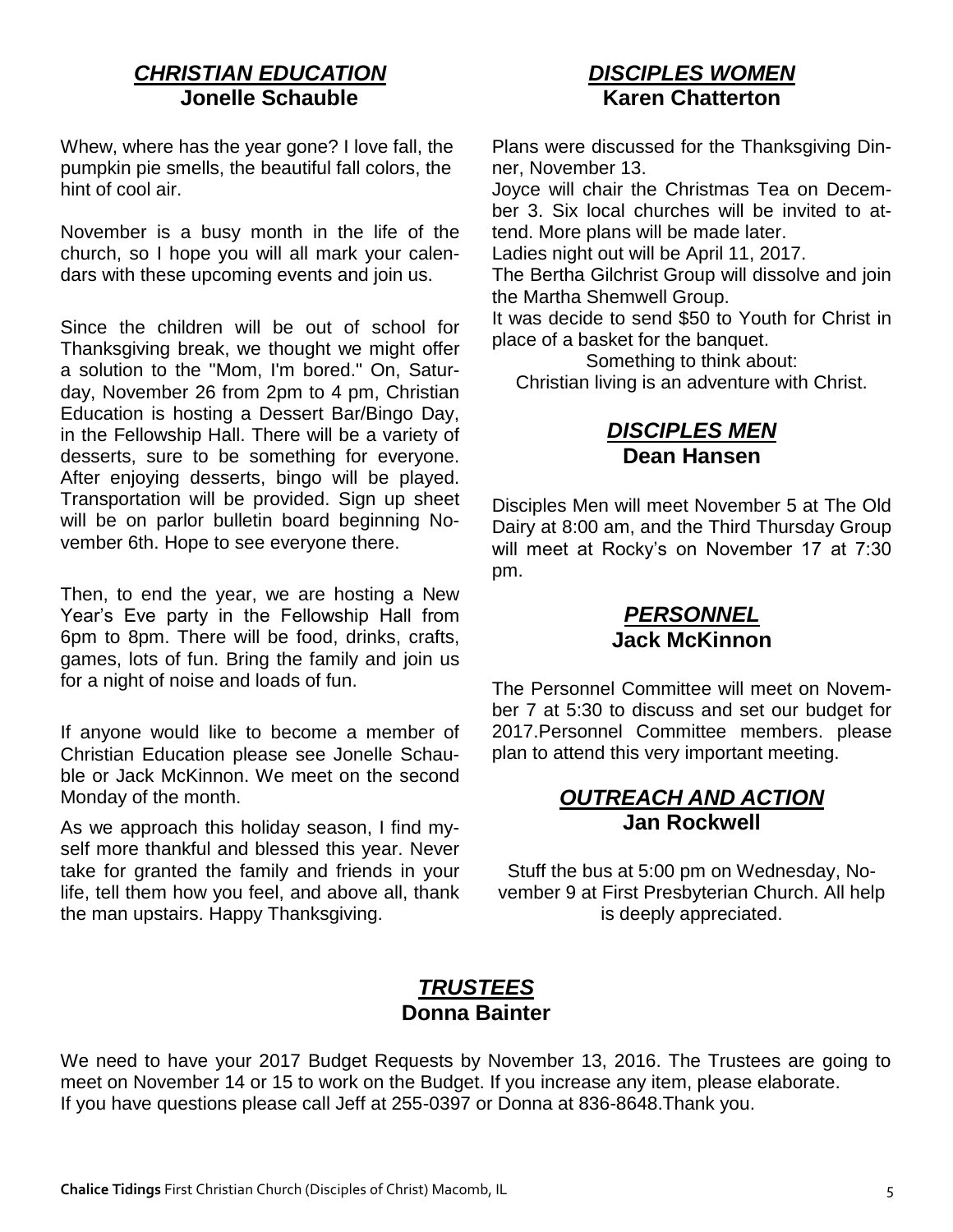#### *ELDERS*  **Myrna Osborn**

#### **Coming to the Table**



.

November is here! This month is defined as the beginning of the holiday season. Thanksgiving comes in, joining families and friends around a heavy laden table of traditional and favorite foods

As we join together, let us pause for a few moments to recall the past times we have gathered at the table. Oh, the stories the family table could tell. Memories flood our minds as we remember our grandparents, parents, aunts, uncles, cousins, siblings, as well as friends that were so dear to us. We shared many happy oc-

casions together laughing and joking, as well as those sad times when our hearts were heavy and tears flowed easily. But, we survived those sad times, because at this table we shared together food for strength and love for the soul.

The communion table in the sanctuary evokes nearly the same type of memories. As we join together at this table, we recall the faces of all the dear friends in this church as they delivered prayers for the bread and the cup each Sunday. At this table we are joined together with Christ as our host, and because of his unselfish sacrifice on the cross, this table is open to all who believe. Here our faith is strengthened and our sins forgiven through the bread and cup.

As we enter this holiday season, let us pause to give thanks to the Lord for his everlasting love, and for the multitude of blessings given to us each day throughout the year. Tell your family and friends how much they are loved and how they are always welcome to come to your table, as we are always welcome to come to the Lord's table. May all those wonderful memories of holidays past bring joy to you and those you hold dear, and may God always be present at your table.



#### *EVANGELISM*  **Anne Ingersoll**

We are all called to be evangelists. Following in the command of Jesus which tells us to go and make disciples. Some of us may share the gospel in response to a God of love and grace – reflecting our love for people and our love of God and of

Christ's church. Each of us is unique and has our own way of evangelizing. But we all share a common call with brothers and sisters in Christ: to invite others to experience the promise and the hope that God has provided to all through Jesus Christ. It is my hope that we are motivated by the good news at work within us and to use this motivation to honor God through the sharing of Jesus Christ with others.



WILL YOU PLEASE PICK UP ALL YOUR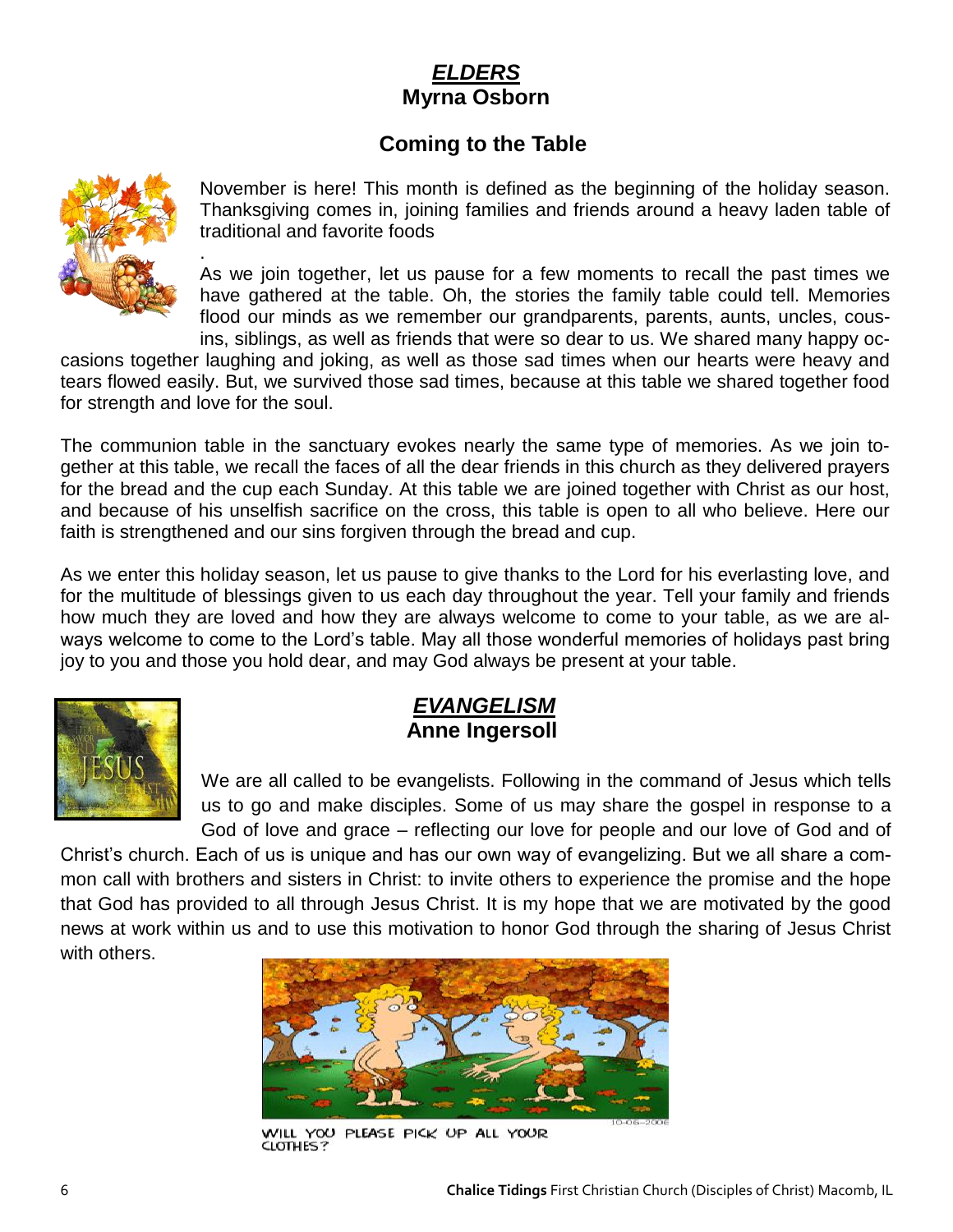#### *ANNOUNCEMENTS*



First Saturday of the month at 8 am, Disciples Men at Old Dairy. Please join us for a morning of fun fellowship.

Calling all women of the church! Spirit Sisters is one of our church social groups and meets at 7 pm on the first Monday of each month. We meet at Diamond Dave's

for refreshments and chips, and you are welcome to eat dinner there as well. We chat about a given topic in a safe environment, share our experiences, and learn a bit more about each other. You are always welcome to bring a friend! Come join us!

First Thursday of the month, FCC Book Club at 11:30 am. Please come join us for a morning of fun.

Second Tuesday of the month, Prayer Shawl at 1 pm. Come join us for a lovely social hour.

Join the Third Thursday Men's Group at Rocky's at 7:30 pm.

Fourth Tuesday Disciples Clergy at 9:30 am.

Last Tuesday of the month, Martha Shemwell group meeting at 1:30 pm.

#### *A LOOK AHEAD AT November:*

- 1. 7:00 pm DW Executive Board Meeting
- 2. 6:30 pm Choir Rehearsal
- 3. 11:30 am FCC Book Club
- 5. 8:00 am Disciples Men at Old Dairy
- 7. 7:00 pm Spirit Sisters at Diamond Dave's.
- 8. 1:00 pm Prayer Shawl
- 9. 6:30 pm Choir Rehearsal
- 11. Annual Banquet
- 12. 10:00 am Decorating Tables Thanksgiving
- 13. Thanksgiving Dinner
- 14. 5:30 pm Outreach & Action 6:00 pm Christian Education
	-
	- 6:00 pm Stephen Ministry 6:30 pm Property
- 15. 5:00 pm Pastoral Support 6:00 pm Itoko Maeda Dinner @Guadalajara 7:15 pm Itoko Maeda Meeting
- 16. 6:30 pm Choir Rehearsal
- 17. 7:30 pm Third Thursday Men's Group at Rocky's
- 21. 5:30 pm Trustees 7:00 pm Church Board
- 22. 9:30 am Disciples Clergy 1:30 pm Martha Shemwell
- 23. 6:30 pm Choir Rehearsal
- 28. 5:00 pm Evangelism 7:00 pm Elders
- 30. 6:00 pm Choir Rehearsal 7:00 pm Advent Study



- 4. Barbara Blevins
- 9. Judy Graves Maddie Dace Stan & Carolee Sellers (Anniversary)
- 13. Emily Ann Bennett
- 14. Heather Craig-Bailey
- 16. Bob & Sheryl Donnell (Anniversary) Cindy Moon
- 22. Richard Foster
- 24. Brianna Meunier
- 25. Chris & Linda Dace (Anniversary)
- 29. Roger Rouse
- 30. Teresa Bennett Stan Sellers Rev. Kelly & Anne Ingersoll (Anniversary)